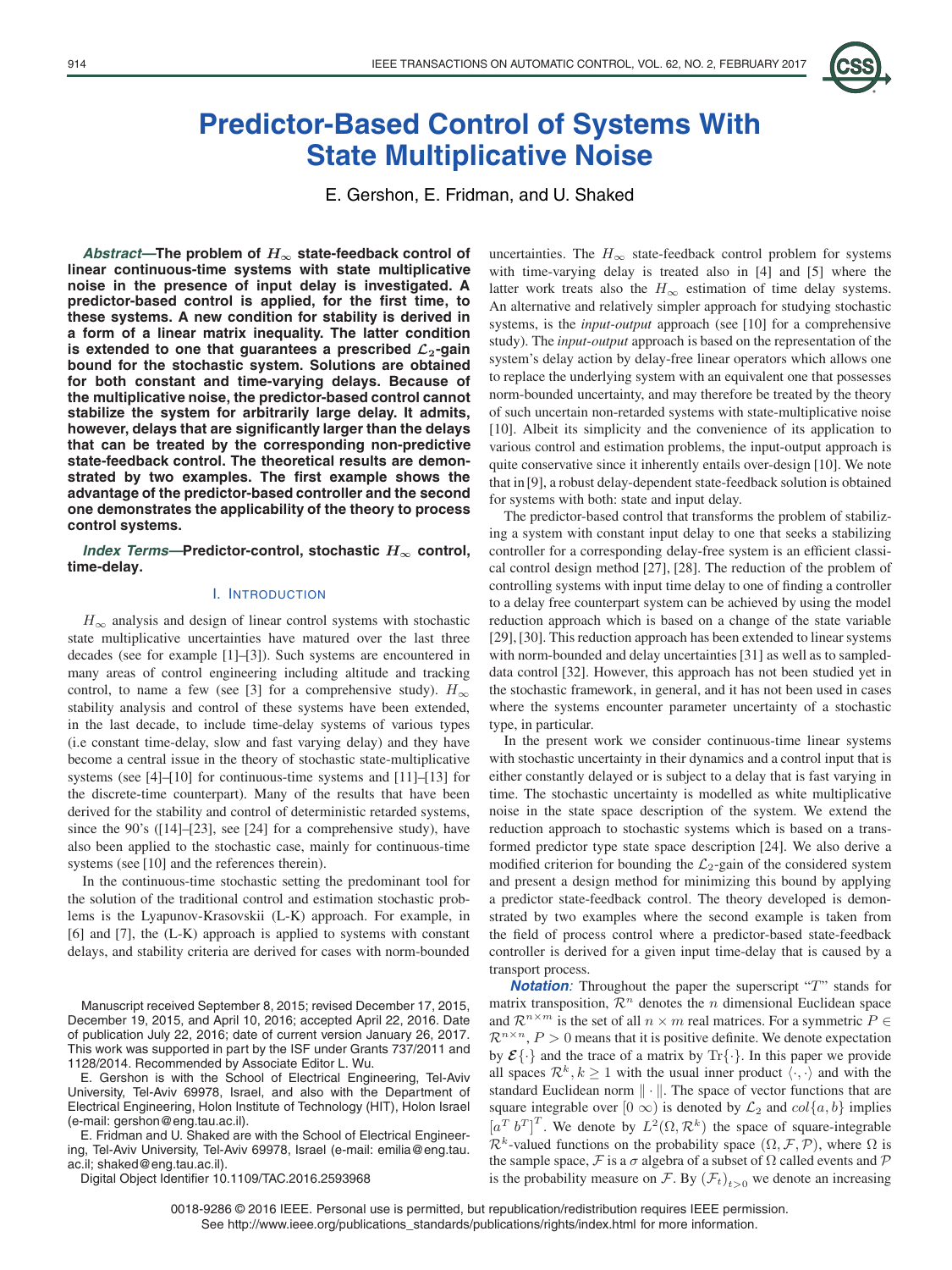family of  $\sigma$ -algebras  $\mathcal{F}_t \subset \mathcal{F}$ . We also denote by  $\tilde{L}^2([0,T);\mathcal{R}^k)$  the space of nonanticipative stochastic process  $f(\cdot)=(f(t))_{t\in[0,T]}$  in  $\mathcal{R}^k$ with respect to  $(\mathcal{F}_t)_{t\in[0,T)}$  satisfying

$$
||f(\cdot)||_{L_2}^2 = \mathcal{E}\left\{\int_0^T ||f(t)||^2 dt\right\} = \int_0^T \mathcal{E}\left\{||f(t)||^2\right\} dt < \infty.
$$

Stochastic differential equations will be interpreted to be of *Itô* type [25].

#### II. PROBLEM FORMULATION AND PRELIMINARIES

We consider the following system:

$$
dx(t) = [Ax(t) + B_1w(t)] dt + Gx(t)d\beta(t) + B_2u(t - \tau_0)dt
$$
  
\n
$$
x(t) = 0, \quad t \in [-\tau_0, 0)
$$
  
\n
$$
\bar{z}(t) = C_1x(t) + D_{12}u(t)
$$
\n(1a-c)

where  $x(t) \in R^n$  is the state vector,  $w(t) \in \tilde{L}^2_{\mathcal{F}_t}([0,\infty); \mathcal{R}^q)$  is an exogenous disturbance,  $\bar{z}(t) \in R^m$  is the objective vector and  $u(t) \in$  $R^{\ell}$  is the control input signal.  $\tau_0$  is a known time-delay. For the sake of clarity we take  $C_1^T D_{12} = 0$ . The zero-mean real scalar Wiener process  $\beta(t)$  satisfies

$$
\mathcal{E}\left\{\beta(t)\beta(s)\right\} = \min(t, s).
$$

We treat the following problem:

Given the system of (1a-c) we seek a state-feedback control law  $u(t) = Kz(t)$  that stabilizes the system and guarantees a prescribed bound on the  $\mathcal{L}_2$ -gain of the resulting closed-loop.

In order to solve the above problem, we introduce the following modified state-vector [30]:

$$
z(t) = e^{A\tau_0}x(t) + \int_{t-\tau_0}^{t} e^{A(t-s)}B_2u(s)ds
$$
 (2)

and obtain that

$$
dz(t) = e^{A\tau_0} dx(t) + A \left[ z(t) - e^{A\tau_0} x(t) \right] dt + B_2 u dt
$$
  
\n
$$
- e^{A\tau_0} B_2 u(t - \tau_0) dt
$$
  
\n
$$
= Az(t) dt + e^{A\tau_0} Gx(t) d\beta(t) + e^{A\tau_0} B_1 w(t) dt
$$
  
\n
$$
+ B_2 u(t) dt
$$
  
\n
$$
= Az(t) dt + \tilde{G} \left[ z - \int_{t-\tau_0}^t e^{A(t-s)} B_2 u(s) ds \right] d\beta(t)
$$
  
\n
$$
+ e^{A\tau_0} B_1 w(t) dt + B_2 u(t) dt
$$
  
\n
$$
= \left[ A dt + \tilde{G} d\beta(t) \right] z - \tilde{G} \left[ \int_{t-\tau_0}^t e^{A(t-s)} B_2 u(s) ds \right] d\beta(t)
$$
  
\n
$$
+ e^{A\tau_0} B_1 w(t) dt + B_2 u(t) dt
$$
 (3)

where

$$
\tilde{G} \stackrel{\Delta}{=} e^{A\tau_0} Ge^{-A\tau_0}.
$$

We seek first a state-feedback gain matrix  $K$  such that

$$
u(t) = Kz(t) \tag{4}
$$

stabilizes the system and then

$$
dz(t) = \left[ (A + B_2 K)dt + \tilde{G}d\beta(t) \right] z(t) + e^{A\tau_0} B_1 w(t) dt
$$

$$
- \tilde{G} \left[ \int_{t-\tau_0}^t e^{A(t-s)} B_2 K z(s) ds \right] d\beta(t). \quad (5)
$$

We use the *Itô* lemma [25]. By this lemma, taking  $w(t) \equiv 0$ , if one has

$$
dz(t) = f(z(t), t)dt + g(z(t), t)d\beta(t)
$$

then for a scalar function  $V(z,t)$ 

$$
dV = \frac{\partial V}{\partial t}dt + \frac{\partial V}{\partial z}dz + \frac{1}{2}g^T V_{z,z}gdt.
$$
 (6)

In our case  $f = (A + B_2 K)z$  and  $g = \tilde{G}[z - \int_{t-\tau_0}^{t} e^{A(t-s)}]$  $B_2Kz(s)ds$ .

We consider the following Lyapunov function:

$$
V(t) = V_1(t, z) + V_2(t)
$$
\n(7)

where

$$
V_1 = z^T Q z(t), \quad Q > 0 \in R^{n \times n}
$$
  
\n
$$
V_2 = \int_{-\tau_0}^0 \int_{t+\theta}^t z^T(s) K^T B_2^T e^{-A^T \theta} R e^{-A\theta} B_2 K z(s) ds d\theta
$$
  
\n
$$
R > 0 \in R^{n \times n}.
$$
  
\n(8)

For  $w(t) \equiv 0$ , we obtain, using (6)

$$
\{(LV)(t)\}\
$$
  
=  $2\mathcal{E}\{\langle Qz(t), (A+B_2K)z(t)\rangle\}$   
+  $\left\{Tr\left\{Q\tilde{G}\left[z - \int_{t-\tau_0}^t e^{A(t-s)}B_2Kz(s)ds\right]\right.\right.$   
 $\times \left[\tilde{G}\left(z - \int_{t-\tau_0}^t e^{A(t-s)}B_2Kz(s)ds\right)\right]^T\right\} - \Gamma(\tau_0)$   
+  $z^T(t)\left[\int_{-\tau_0}^0 K^T B_2^T e^{-A^T\theta} Re^{-A\theta} B_2K d\theta\right]z(t)\right\}$  (9)

where  $(LV)(t)$  is the infinitesimal generator [25] of the system with respect to V and

$$
\Gamma(\tau) \stackrel{\Delta}{=} \int_{-\tau}^{0} z^T(t+\theta) K^T B_2^T e^{-A^T \theta} R e^{-A\theta} B_2 K z(t+\theta) d\theta.
$$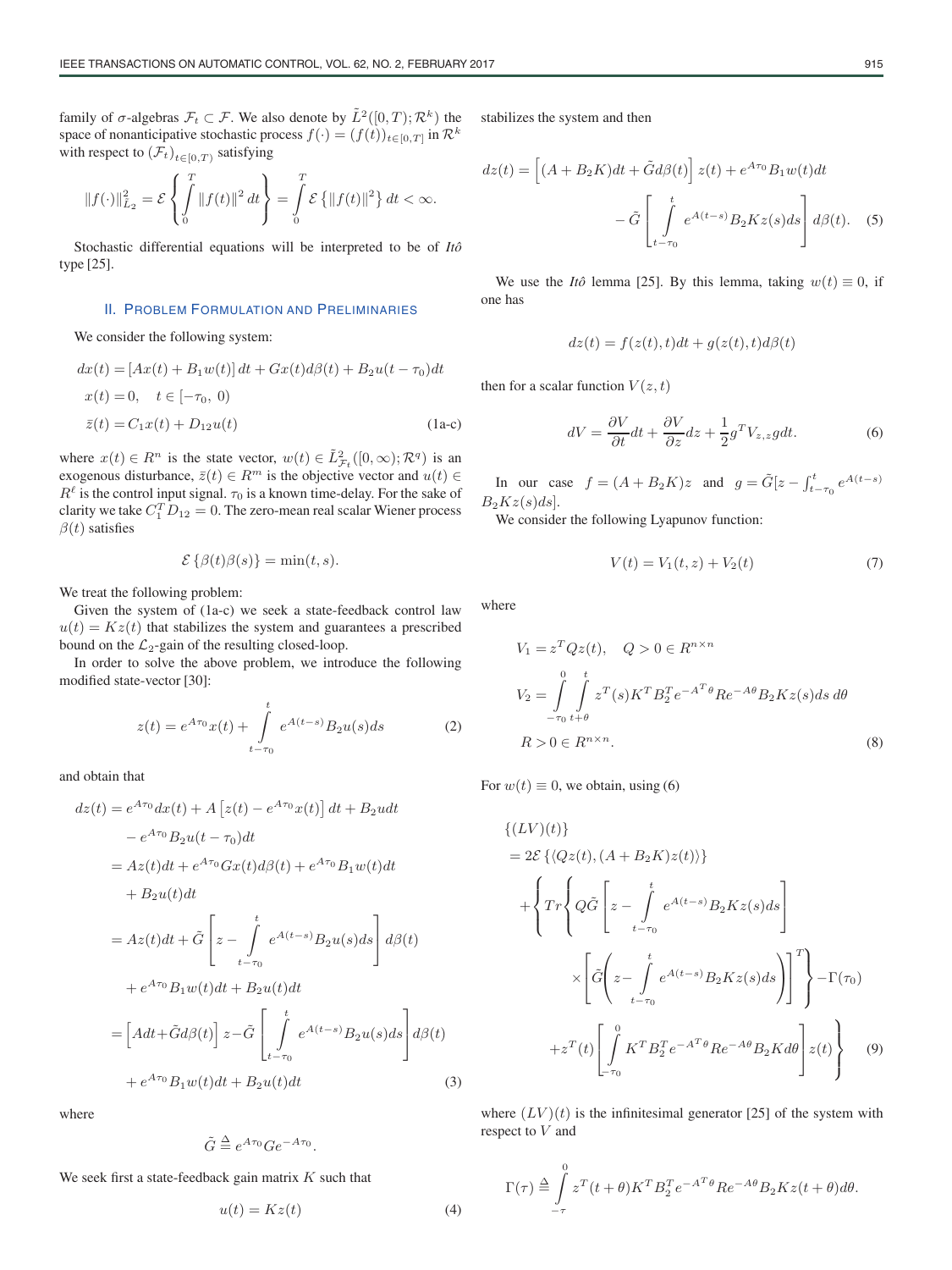Using Jensen inequality [26] we obtain

$$
-\Gamma(\tau_0) \le -\frac{1}{\tau_0} \left[ \int_{-\tau_0}^0 z^T(t+\theta) K^T B_2^T e^{-A^T \theta} d\theta R \right] \times \int_{-\tau_0}^0 e^{-A\theta} B_2 K z(t+\theta) d\theta \right].
$$
 (10)

Thus, choosing

$$
R = rI \tag{11}
$$

where  $r$  is a positive scalar, we obtain

$$
\{(LV)(t)\}\leq 2\langle Qz(t), (A+B_{2}K)z(t)\rangle
$$
  
+
$$
\left[\tilde{G}\left(z-\int_{t-\tau_{0}}^{t}e^{A(t-s)}B_{2}Kz(s)ds\right)\right]^{T}Q
$$
  

$$
\times\left[\tilde{G}\left(z-\int_{t-\tau_{0}}^{t}e^{A(t-s)}B_{2}Kz(s)ds\right)\right]
$$
  
+
$$
z^{T}(t)\left[\int_{-\tau_{0}}^{0}K^{T}B_{2}^{T}e^{-A^{T}\theta}Re^{-A\theta}B_{2}Kd\theta\right]z(t)
$$
  
-
$$
\int_{-\tau_{0}}^{0}z^{T}(t+\theta)K^{T}B_{2}^{T}e^{-A^{T}\theta}d\theta\frac{R}{\tau_{0}}
$$
  

$$
\times\int_{-\tau_{0}}^{0}e^{-A\theta}B_{2}Kz(t+\theta)d\theta
$$
  
=
$$
\left[z^{T}(t)\int_{-\tau_{0}}^{0}z^{T}(t+\theta)K^{T}B_{2}^{T}e^{-A^{T}\theta}d\theta\right]
$$
  

$$
\times\Psi(Q,r,K)\left[z^{T}(t)\int_{-\tau_{0}}^{0}z^{T}(t+\theta)K^{T}B_{2}^{T}e^{-A^{T}\theta}d\theta\right]^{T}
$$
  
(12)

where

$$
\Psi(Q,r,K) = \begin{bmatrix} \Psi_{1,1} & -\tilde{G}^T Q \\ * & \tilde{G}^T Q \tilde{G} - \frac{r}{\tau_0} I \end{bmatrix}
$$

$$
\Psi_{1,1} = Q(A + B_2 K) + (A + B_2 K)^T Q + \tilde{G}^T Q \tilde{G}
$$

$$
+ r \left[ \int_{-\tau_0}^0 K^T B_2^T e^{-A^T \theta} e^{-A \theta} B_2 K d\theta \right].
$$
 (13)

We thus obtain the following result:

**Theorem 1**: The system (1a,b) is stabilized by the feedback control (4) if there exist matrices  $P > 0$ , Y, and a tuning parameter  $r > 0$  that satisfy  $\hat{\Psi} < 0$  where

$$
\hat{\Psi} = \begin{bmatrix} AP + B_2 Y + (AP + B_2 Y)^T & 0 & P\tilde{G}^T & rY^T B_2^T \Phi_A \\ * & -\frac{r}{\tau_0} I & -\tilde{G}^T & 0 \\ * & * & -P & 0 \\ * & * & * & -r\Phi_A \end{bmatrix} .
$$
\n(14)

The controller gain is then given by  $K = YP^{-1}$ .

*Proof:* It follows from (12), (13) that stability is guaranteed if:

$$
\Psi(Q, r, K) < 0. \tag{15}
$$

Noting that

$$
\Psi(Q, r, K)
$$
\n
$$
= \text{diag}\left\{Q(A + B_2K) + (A + B_2K)^TQ
$$
\n
$$
+ r\left[\int_{-\tau_0}^0 K^T B_2^T e^{-A^T\theta} e^{-A\theta} B_2 K d\theta\right], -\frac{r}{\tau_0}I\right\}
$$
\n
$$
+ \left[\frac{\tilde{G}^T}{-\tilde{G}^T}\right]Q[\tilde{G} \quad -\tilde{G}]
$$

we obtain, applying Schur's complements, that the requirement of (15) becomes

$$
\bar{\Psi} = \begin{bmatrix} \bar{\Psi}_{1,1} & 0 & \tilde{G}^T \tilde{Q} \\ * & -\frac{r}{\tau_0} I_n & -\tilde{G}^T Q \\ * & * & -Q \end{bmatrix} < 0,
$$
  

$$
\bar{\Psi}_{1,1} = Q(A + B_2 K) + (A + B_2 K)^T Q
$$

$$
+ r \begin{bmatrix} 0 \\ \int_{-\tau_0}^0 K^T B_2^T e^{-A^T \theta} Q e^{-A \theta} B_2 K d\theta \\ \end{bmatrix}.
$$

Defining  $P = Q^{-1}$  and  $Y = KP$ , and multiplying the latter inequality, from both sides, by  $diag\{P, I, P\}$  we obtain the following condition for stability:

$$
\tilde{\Psi} = \begin{bmatrix} \tilde{\Psi}_{1,1} & 0 & P\tilde{G}^T \\ * & -\frac{r}{\tau_0}I & -\tilde{G}^T \\ * & * & -P \end{bmatrix} < 0
$$
\n
$$
\tilde{\Psi}_{1,1} = (AP + B_2Y) + (AP + B_2Y)^T
$$
\n
$$
+ r \left[ \int_{-\tau_0}^0 Y^T B_2^T e^{-A^T \theta} e^{-A\theta} B_2 Y d\theta \right].
$$
\n(16)

Denoting  $\Phi_A = \int_{-\tau_0}^0 e^{-(A^T + A)\theta} d\theta$  we obtain the result of (14).<br>*Remark 1*: The condition of Theorem 1 is sufficient only. The

conservatism of this condition stems from the use of Jensen inequality in (10) and requiring R to be a scalar matrix. The latter restriction can be eliminated by choosing a full matrix R and solving the resulting inequality as a Bilinear Matrix Inequality (BMI).

The above stabilization method has a little meaning in the case where the system is open-loop stable. In the case where a disturbance attenuation is the objective, the above should be extended to establish conditions for achieving  $\mathcal{L}_2$ -gain bound on the closed-loop system.

## III. THE  $\mathcal{L}_2$ -GAIN BOUND

In the case where  $w(t)$  is not zero we consider the following performance index:

$$
J \stackrel{\Delta}{=} \int\limits_{0}^{\infty} J_1(s) ds
$$

where 
$$
J_1(t) \stackrel{\Delta}{=} \mathcal{E}\{||C_1x(t)||^2 + ||D_{12}u(t)|| - \gamma^2 ||w(t)||^2\}
$$
 (17)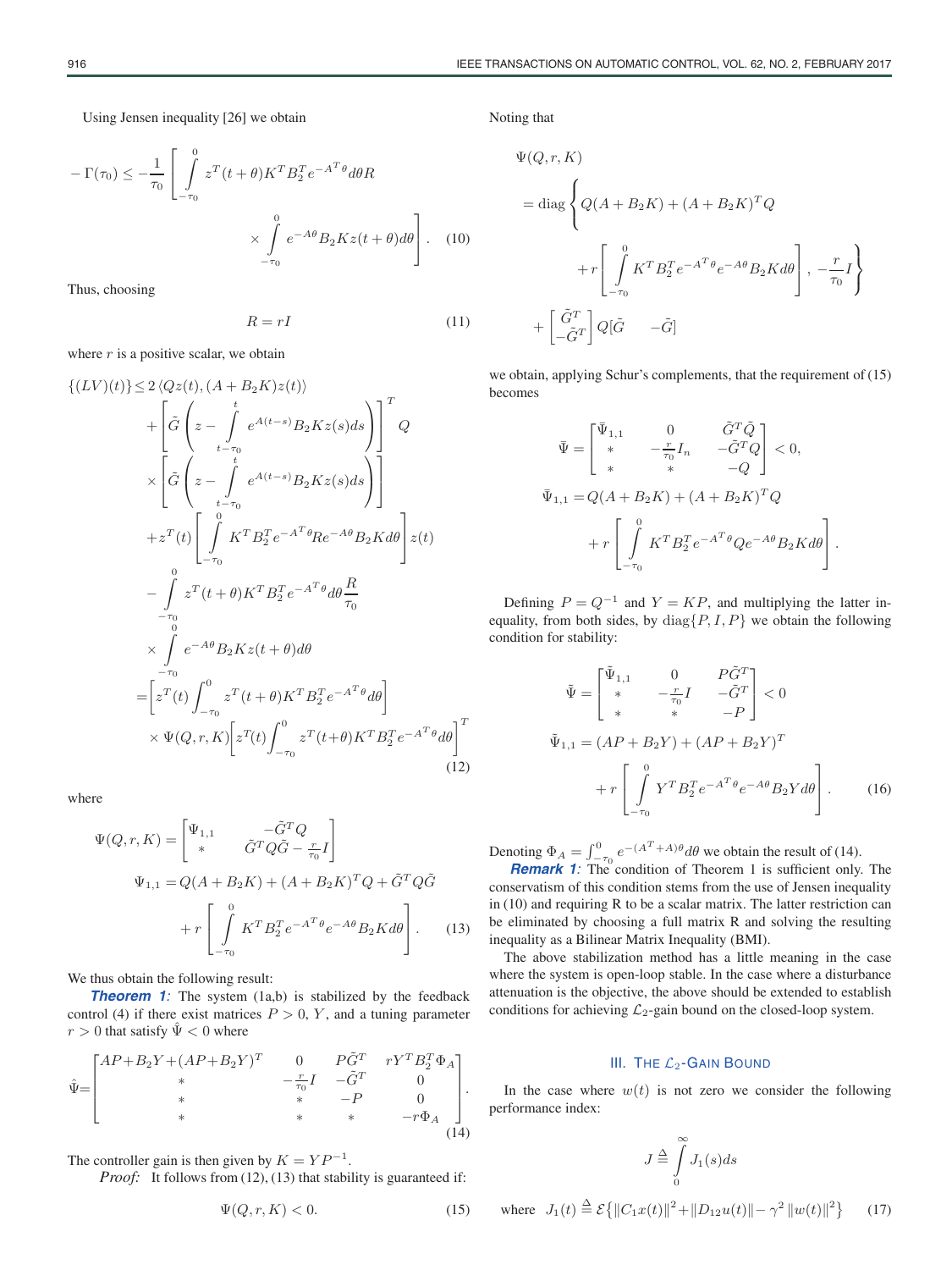and where  $\gamma$  is a prescribed positive scalar. We obtain the following result:

**Theorem 2**: The  $\mathcal{L}_2$ -gain of the system (1a-c) with the feedback law (4) is less than a prescribed scalar  $\gamma > 0$  if there exist matrices  $P > 0$ , Y, and a tuning parameter  $r > 0$  that satisfy  $\tilde{\Phi} < 0$  where

$$
\tilde{\Phi} \stackrel{\Delta}{=} \begin{bmatrix} \tilde{\Phi}_{1,1} & 0 & Y^T \hat{\Phi}_A(r) & e^{A\tau_0} B_1 & P\tilde{G}^T & P\tilde{C}_1^T \\ * & -\frac{r}{\tau_0} I & 0 & 0 & -\tilde{G}^T & -\tilde{C}_1^T \\ * & * & -\hat{\Phi}_A(r) & 0 & 0 & 0 \\ * & * & * & * & -\gamma^2 I & 0 & 0 \\ * & * & * & * & * & -P & 0 \\ * & * & * & * & * & * & -I \end{bmatrix}
$$

where  $\tilde{\Phi}_{1,1} = AP + B_2Y + PA^T + Y^T B_2^T$ ,  $\hat{\Phi}_A(r) = rB_2^T \Phi_A B_2 +$  $\bar{R}$ ,  $\bar{R} = D_{12}^T D_{12}$  and where  $\Phi_A$  is defined following (16). The controller gain that achieves the  $\mathcal{L}_2$ -gain bound is given by  $u(t) = Kz(t)$ where  $K = YP^{-1}$ .

*Proof:* It follows from (9) that:

$$
\{ (LV)(t) \}
$$
  
=  $2\mathcal{E} \{ \langle Qz(t), (A+B_2K)z(t) + e^{A\tau_0} B_1 w(t) \rangle \}$   
+  $\left\{ \text{Tr} \left\{ Q\tilde{G} \left[ z - \int_{t-\tau_0}^t e^{A(t-s)} B_2 K z(s) ds \right] \right\}$   
 $\times \left[ \tilde{G} \left( z - \int_{t-\tau_0}^t e^{A(t-s)} B_2 K z(s) ds \right) \right]^T \right\} - \Gamma(\tau_0)$   
+  $z^T(t) \left[ \int_{-\tau_0}^0 K^T B_2^T e^{-A^T \theta} R e^{-A\theta} B_2 K d\theta \right] z(t) \right\}.$  (18)

Requiring then that for all  $t \geq 0$ 

$$
\{(LV)(t)\} + J_1(t) \le 0 \quad \forall w(t) \in \tilde{L}^2_{\mathcal{F}_t}([0,\infty); \mathcal{R}^q)
$$

stability and the desired disturbance attenuation are achieved.

Applying the steps that lead to (12) and choosing, again,  $R = rI$  the following sufficient condition is obtained:

$$
\[z^T(t)\int_{-\tau_0}^0 z^T(t+\theta)K^TB_2^Te^{-A^T\theta}d\theta\]\Psi(Q,r,K)\]
$$

$$
\[z^T(t)\int_{-\tau_0}^0 z^T(t+\theta)K^TB_2^Te^{-A^T\theta}d\theta\]\]^{T}
$$

$$
+2\langle Qz(t), e^{A\tau_0}B_1w(t)\rangle + J_1(t) - \gamma^2\|w\|^2 \leq 0.
$$

Denoting  $\xi(t) = col\{z(t), \int_{-\tau_0}^0 e^{-A\theta} B_2 K z(t+\theta) d\theta, w(t)\}$ , the latter inequality becomes

$$
\xi^T(t)\Phi(Q, z(t), r, K)\xi(t) < 0\tag{19}
$$

where

$$
\Phi \stackrel{\Delta}{=} \begin{bmatrix} \Phi_{1,1} & -\tilde{G}^T Q \tilde{G} - \tilde{C}_1^T \tilde{C}_1 & Q e^{A\tau_0} B_1 \\ * & \tilde{G}^T Q \tilde{G} - \frac{r}{\tau_0} I + \tilde{C}_1^T \tilde{C}_1 & 0 \\ * & * & -\gamma^2 I \end{bmatrix}
$$
  

$$
\Phi_{1,1} = Q(A + B_2 K) + (A + B_2 K)^T Q + \tilde{C}_1^T \tilde{C}_1 + \tilde{G}^T Q \tilde{G}
$$

$$
+ K^T (r B_2^T \Phi_A B_2 + \bar{R}) K
$$
(20)

and where  $\tilde{C} \triangleq C_1 e^{-A\tau_0}$ . Inequality (19) can then be written, applying Schur's complements as

$$
\bar{\Phi} = \begin{bmatrix}\n\bar{\Phi}_{1,1} & 0 & Qe^{A\tau_0}B_1 & \tilde{G}^TQ & \tilde{C}_1^T \\
* & -\frac{r}{\tau_0}I & 0 & -\tilde{G}^TQ & -\tilde{C}_1^T \\
* & * & -\gamma^2I & 0 & 0 \\
* & * & * & -Q & 0 \\
* & * & * & * & -I\n\end{bmatrix} < 0
$$
\n
$$
\bar{\Phi}_{1,1} = Q(A + B_2K) + (A + B_2K)^TQ + K^T(rB_2^T\Phi_A B_2 + \bar{R})K.
$$
\n(21)

Denoting  $P = Q^{-1}$ ,  $Y = KP$  and multiplying (21), from both sides, by  $diag\{P, I, I, P, I\}$  we obtain the result of Theorem 2.

The condition of Theorem 2, if satisfied, guarantees an  $\mathcal{L}_2$ -gain bound of  $\gamma$ . The definition of the  $\mathcal{L}_2$ -gain is based, however, on the performance index  $J_E$  of (17). Since the control u is delayed by  $\tau_0$ seconds, the controller cannot affect the system in the time interval  $[0, \tau_0]$  and a more useful criterion would be to achieve

$$
J_z \stackrel{\Delta}{=} \mathcal{E} \left\{ \int_{\tau_0}^{\infty} \left( ||C_1 x(t)||^2 + u(t)^T \bar{R} u(t) \right) dt - \gamma^2 \int_{0}^{\infty} ||w(t)||^2 dt \right\} < 0 \,\forall \, w(t) \in \tilde{L}_{\mathcal{F}_t}^2 \left( [0, \infty); \mathcal{R}^q \right). \tag{22}
$$

It follows from the definition (2) that  $z(t)$  is the predictor value of  $x(t)$  which is based on the control input  $u(t)$  that is delayed by  $\tau_0$ seconds, where the effect of  $w(t)$  on  $x(\tau)$  in the interval  $\tau \in [t - \tau_0, t]$ is discarded. Thus, adopting the predictor type performance index

$$
J_P \stackrel{\Delta}{=} \mathcal{E} \left\{ \int_{\tau_0}^{\infty} \left( \|C_1 z(t)\|^2 + u(t)^T \bar{R} u(t) \right) dt - \gamma^2 \left[ \lim_{T \to \infty} \int_{0}^{T - \tau_0} \|w(t)\|^2 \right] dt \right\} \quad (23)
$$

the contribution of  $w(t)$  at the interval  $[T - \tau_0, T]$  for T that tends to infinity is ignored. The latter is negligible when  $T$  tends to infinity and thus  $J_z$  and  $J_p$  have the same physical meaning. We thus obtain the following from the arguments that led to (21).

**Corollary 1**:  $J_P$  will be negative for all  $w(t) \in \tilde{L}^2_{\mathcal{F}_t}([0,\infty); \mathcal{R}^q)$ , using the control input (4), if there exist matrices  $P > 0$  and Y, and a tuning parameter  $r > 0$  that satisfy the following inequality:

$$
\Theta = \begin{bmatrix}\n\Theta_{1,1} & 0 & Y^T \hat{\Phi}_A(r) & e^{A\tau_0} B_1 & P \tilde{G}^T & P C_1^T \\
* & -\frac{r}{\tau_0} I & 0 & 0 & -\tilde{G}^T & 0 \\
* & * & -\hat{\Phi}_A(r) & 0 & 0 & 0 \\
* & * & * & -\gamma^2 I & 0 & 0 \\
* & * & * & * & -P & 0 \\
* & * & * & * & * & -I\n\end{bmatrix} < 0
$$
\n
$$
\Theta_{1,1} = AP + B_2 Y + P A^T + Y^T B_2^T.
$$
\n(24)

## IV. TIME-VARYING DELAY

In the above, the delay  $\tau_0$  was assumed to be a known constant. The results can be readily extended, however, also to the case of timevarying delay

$$
\tau(t) = \tau_0 + \eta(t), \text{ where } |\eta(t)| \le \mu \le \tau_0. \tag{25}
$$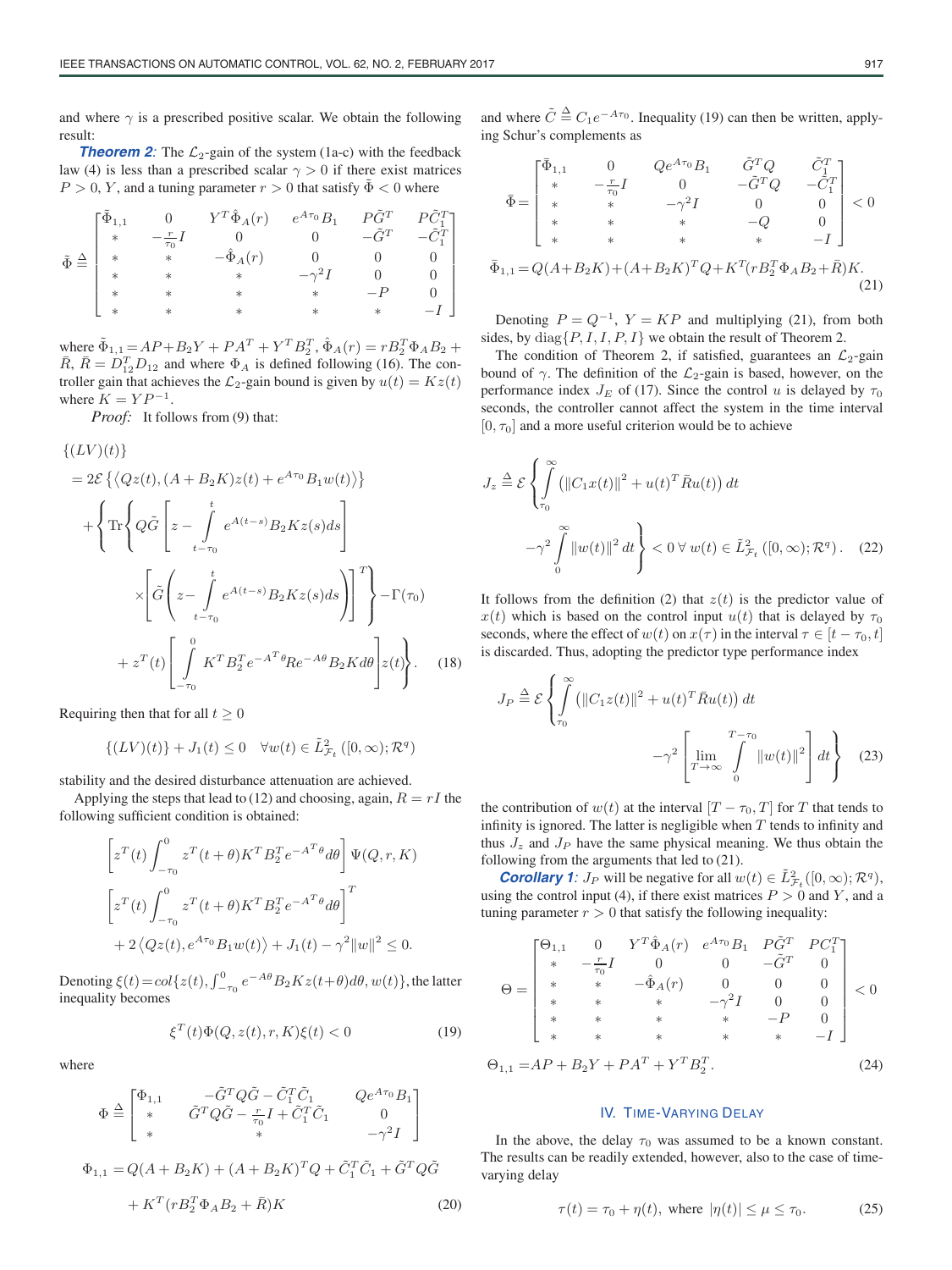We first obtain the following stability condition:

**Theorem 3**: The system (1a,b) with the delay (25) is stabilized by the feedback control (4) if there exist matrices  $P > 0$  and Y, and tuning parameters  $r, \varepsilon > 0$  that satisfy the following:

$$
\begin{bmatrix}\n\tilde{\Upsilon}_{1,1} & 0 & P\tilde{G}^T & -e^{A\tau_0}B_2Y & \tilde{\Upsilon}_{1,5} & rY^TB_2^T\Phi_A \\
* & -\frac{r}{\tau_0}I & -\tilde{G}^T & 0 & 0 & 0 \\
* & * & -P & 0 & 0 & 0 \\
* & * & * & -\varepsilon P & \tilde{\Upsilon}_{4,5} & 0 \\
* & * & * & * & -\varepsilon P & 0 \\
* & * & * & * & * & -r\Phi_A\n\end{bmatrix} < 0
$$
\n
$$
\tilde{\Upsilon}_{1,1} = (AP + B_2Y) + (AP + B_2Y)^T
$$
\n
$$
\tilde{\Upsilon}_{1,5} = \varepsilon \bar{\tau}_0 (PA^T + Y^TB_2^T)
$$
\n
$$
\tilde{\Upsilon}_{4,5} = -\varepsilon \bar{\tau}_0 Y^TB_2^T e^{A^T\tau_0}
$$
\n(26)

where  $\Phi_A$  is defined following (16). The controller gain is then given by  $K = YP^{-1}$ .

*Proof:* Applying the definition of  $z(t)$  as in (2) the differential change  $dz(t)$  of (2) will now have an additional term  $e^{A\tau_0}B_2[u(t \tau(t)$ ) –  $u(t - \tau_0)$ ]dt and for  $u(t)$  defined in (4) we obtain

$$
dz(t) = \left[ (A + B_2 K)dt + \tilde{G}d\beta(t) \right] z(t)
$$

$$
- \tilde{G} \left[ \int_{t-\tau_0}^t e^{A(t-s)} B_2 K z(s) ds \right] d\beta(t) + e^{A\tau_0} B_1 w(t) dt
$$

$$
+ e^{A\tau_0} B_2 K \left[ z(t - \tau(t)) - z(t - \tau_0) \right] dt. \tag{27}
$$

In order to avoid the use of the derivative of z (since only  $dz(t)$  is allowed), we apply the input-output approach for delayed systems (see [10], Chapter 2). Thus, Eq. (27) can be written as

$$
dz(t) = \left[ (A + B_2 K)dt + \tilde{G}d\beta(t) \right] z(t)
$$

$$
- \tilde{G} \left[ \int_{t-\tau_0}^t e^{A(t-s)} B_2 K z(s) ds \right] d\beta(t) + e^{A\tau_0} B_1 w(t) dt
$$

$$
- e^{A\tau_0} B_2 K \left( \int_{t-\tau_0}^{t-\tau_0} \bar{y}(s) ds \right) dt - \Gamma_{\beta} dt. \tag{28}
$$

where

$$
\bar{y}(t) = (A + B_2 K)z(t) - e^{A\tau_0}B_2Kw_2(t) - \Gamma_\beta + e^{A\tau_0}B_1w(t)
$$

and where we define

$$
w_2(t) = (\Delta_2 \bar{y})(t), \quad (\Delta_2 g)(t) \stackrel{\Delta}{=} \int_{t-\tau(t)}^{t-\tau_0} g(s)ds
$$

and denote

$$
\Gamma_{\beta} = \int\limits_{t-\tau}^{t-\tau_0} \tilde{G} \left[ z(t) - \int\limits_{t-\tau_0}^{t} e^{A(t-s)} B_2 K z(s) ds \right] d\beta(t).
$$

It is well known [33] that

$$
\bar y^T(t)\Delta_2^T\Delta_2\bar y(t)\leq \bar\tau_0^2\left\|\bar y(t)\right\|^2,\quad\text{where}\quad \bar\tau_0=\frac{7}{4}\tau_0.
$$

Replacing then the right side of (12) by

$$
2\langle Qz(t), (A+B_2K)z(t) - e^{A\tau_0}B_2K(\Delta_2\bar{y})(t) \rangle
$$
  
+ 
$$
\left[ \tilde{G} \left( z - \int_{t-\tau_0}^t e^{A(t-s)} B_2Kz(s) ds \right) \right]^T
$$
  

$$
\times Q \left[ \tilde{G} \left( z - \int_{t-\tau_0}^t e^{A(t-s)} B_2Kz(s) ds \right) \right]
$$
  
+ 
$$
z^T(t) \left[ \int_{-\tau_0}^0 K^T B_2^T e^{-A^T\theta} R e^{-A\theta} B_2K d\theta \right] z(t)
$$
  
- 
$$
\frac{1}{\tau_0} \int_{-\tau_0}^0 z^T(t+\theta) K^T B_2^T e^{-A^T\theta} d\theta R \int_{-\tau_0}^0 e^{-A\theta} B_2Kz(t+\theta) d\theta
$$
  
= 
$$
\left[ z^T(t) \int_{-\tau_0}^0 z^T(t+\theta) K^T B_2^T e^{-A^T\theta} d\theta \right] \Psi(Q,r,K)
$$
  

$$
\times \left[ z^T(t+\theta) \int_{-\tau_0}^0 z^T(t+\theta) K^T B_2^T e^{-A^T\theta} d\theta \right]_{-\tau_0}^T
$$

and using the fact that

$$
-w_2^T(t)R_2w_2(t) + \bar{\tau}_0^2 \bar{y}^T(t)R_2\bar{y}(t) \ge 0
$$

where  $R_2$  is a positive definite matrix, the condition for stability becomes

$$
\bar{\xi}^{T}(t)\bar{\Phi}(Q, z(t), r, K)\bar{\xi}(t) + \bar{\tau}_{0}^{2}\bar{y}^{T}(t)R_{2}\bar{y}(t) < 0 \qquad (29)
$$

where  $\bar{\xi}(t) = \omega \{ z(t), \int_{-\tau_0}^0 e^{-A\theta} B_2 K z(t + \theta) d\theta, w_2(t) \},$  and where

$$
\bar{\Phi} \triangleq \begin{bmatrix}\n\bar{\Phi}_{1,1} & -\tilde{G}^T Q \tilde{G} & -Q e^{A\tau_0} B_2 K \\
\ast & \tilde{G}^T Q \tilde{G} - \frac{r}{\tau_0} I & 0 \\
\ast & \ast & -R_2\n\end{bmatrix}
$$
\n
$$
\bar{\Phi}_{1,1} = Q(A + B_2 K) + (A + B_2 K)^T Q + \tilde{G}^T Q \tilde{G}
$$
\n
$$
+ r K^T B_2^T \Phi_A B_2 K.
$$
\n(30)

We thus require that  $\tilde{\Phi} =$ 

$$
\begin{bmatrix}\n\tilde{\Phi}_{1,1} & -\tilde{G}^T Q \tilde{G} & -Q e^{A\tau_0} B_2 K & \bar{\tau}_0 (A + B_2 K)^T R_2 \\
\ast & \tilde{G}^T Q \tilde{G} - \frac{r}{\tau_0} I & 0 & 0 \\
\ast & \ast & -R_2 & -\bar{\tau}_0 K^T B_2^T e^{A^T \tau_0} R_2 \\
\ast & \ast & \ast & -R_2\n\end{bmatrix} < 0
$$
\n
$$
\tilde{\Phi}_{1,1} = Q(A + B_2 K) + (A + B_2 K)^T Q + \tilde{G}^T Q \tilde{G}
$$
\n
$$
+ r K^T B_2^T \Phi_A B_2 K.
$$
\n(31)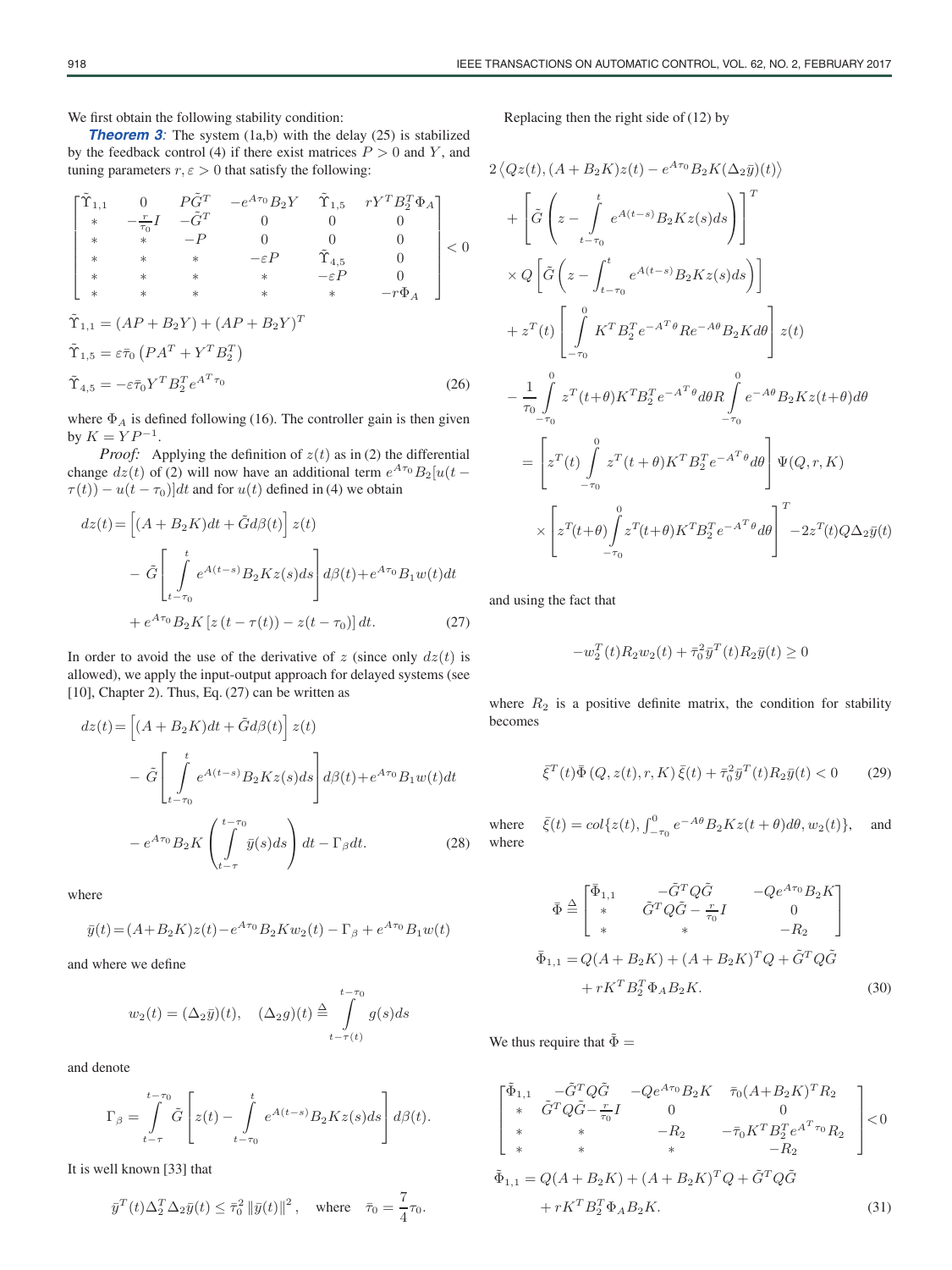Following the steps that led to (14) the following requirement is then obtained.

$$
\begin{bmatrix} \Upsilon_{1,1} & 0 & P\tilde{G}^T & -e^{A\tau_0}B_2K & \Upsilon_{1,5} & rY^TB_2^T\Phi_A \\ * & -\frac{r}{\tau_0}I & -\tilde{G}^T & 0 & 0 & 0 \\ * & * & -P & 0 & 0 & 0 \\ * & * & * & -R_2 & \Upsilon_{4,5} & 0 \\ * & * & * & * & -R_2^{-1} & 0 \\ * & * & * & * & * & -r\Phi_A \end{bmatrix} < 0
$$

$$
\begin{aligned} \Upsilon_{1,1} &= (AP + B_2Y) + (AP + B_2Y)^T \\ \Upsilon_{1,5} &= \bar{\tau}_0 (PA^T + Y^T B_2^T), \quad \Upsilon_{4,5} = -\bar{\tau}_0 K^T B_2^T e^{A^T \tau_0} . \end{aligned} \tag{32}
$$

Choosing  $R_2 = \varepsilon Q$ , where  $\varepsilon$  is a tuning positive scalar, and multiplying the 4th column and row block in (32) by  $P$ , the result of (26) is obtained.

Adopting the performance index (23), the problem of securing a prescribed bound on the  $\mathcal{L}_2$ -gain of the closed-loop system can be solved by applying similar arguments to those that led to the LMI condition of (24). The following result is obtained:

**Theorem 4:** The  $\mathcal{L}_2$ -gain of the system (1a-c) with the feedback law (4) is less than a prescribed scalar  $\gamma > 0$ , for the time-varying delay (25), if there exist matrices  $P > 0$  and Y, and tuning parameters  $r > 0$  and  $\varepsilon > 0$  that satisfy  $\hat{\Upsilon} < 0$  where  $\hat{\Upsilon} = \frac{1}{\varepsilon}$ 

$$
\left[ \begin{matrix} \Upsilon_{1,1} & 0 & P\tilde{G}^T & \hat{\Upsilon}_{1,4} & \tilde{\Upsilon}_{1,5} & Y^T\hat{\Phi}_A(r) & e^{A\tau_0}B_1 & PC_1^T \\ * & -\frac{r}{\tau_0}I & -\tilde{G}^T & 0 & 0 & 0 & 0 & 0 \\ * & * & -P & 0 & 0 & 0 & 0 & 0 \\ * & * & * & -\varepsilon P & \tilde{\Upsilon}_{4,5} & 0 & 0 & 0 \\ * & * & * & * & -\varepsilon P & 0 & e^{A\tau_0}B_1 & 0 \\ * & * & * & * & * & -\hat{\Phi}_A(r) & 0 & 0 \\ * & * & * & * & * & * & -\gamma^2 I & 0 \\ * & * & * & * & * & * & * & -I \end{matrix} \right]
$$

$$
\hat{\Upsilon}_{1,4} = -e^{A\tau_0} B_2 Y, \ \hat{\Upsilon}_{1,5} = \epsilon \bar{\tau}_0 (P A^T + Y^T B_2^T)
$$
  
\n
$$
\hat{\Upsilon}_{4,5} = -\epsilon \bar{\tau}_0 K^T B_2^T e^{A^T \tau_0}.
$$
\n(33)

The controller gain that achieves the  $\mathcal{L}_2$ -gain bound is given by  $u(t) = Kz(t)$  where  $K = YP^{-1}$ .

*Remark 2*: We note that a simple strategy is applied for the numerical solution of (33) which also applies to (26). The solution of (33) involves a search for two scalar variables: r and  $\varepsilon$ . One may start by taking arbitrary values for the latter two parameters and seek, using line searching, values for these tuning parameters that leads to a stabilizing controller of minimum  $\gamma$ . Once such a controller is obtained, standard optimization techniques can be used, say Matlab function "fminsearch", which seek the combination of the two scalar parameters that bring  $\gamma$  to a local minimum.

### V. EXAMPLES

#### A. Stability and  $\mathcal{L}_2$ -Gain

We consider the system of (1a-c) with

$$
A = \begin{bmatrix} -1 & 1 \\ 0.3 & -0.08 \end{bmatrix}, \quad G = \begin{bmatrix} 0 & 0.08 \\ 0 & 0 \end{bmatrix}, \quad B_1 = \begin{bmatrix} 1 \\ -1 \end{bmatrix}
$$
  

$$
B_2 = \begin{bmatrix} 0 \\ 1 \end{bmatrix} \text{ and } C_1 = \begin{bmatrix} -0.5 & 0.4 \\ 0 & 0 \end{bmatrix}
$$

where  $D_{12} = \begin{bmatrix} 0 & 0.1 \end{bmatrix}^T$ . Applying Theorem 1 we find that the system can be stabilized for  $\tau_0 \leq 2.93$  secs. For  $\tau_0 = 2.93$  sec, a stabilizing feedback gain  $K = [0.0104 - 0.4684]$  is obtained for  $r = 1$ . An

TABLE I RANGE OF DELAY AND  $\mathcal{L}_2$ -GAIN BOUNDS

| method        | max delay                  |                                   |
|---------------|----------------------------|-----------------------------------|
| Th. 1. Cor. 1 | $\tau_0 = 2.93$ (constant) | 2.01 (for $\tau_0 = 2.8$ )        |
| [10]          | $\tau_0 = 1.5$ (constant)  | void (for $\tau_0 = 2.8$ )        |
| Th. 3, (33)   | $\tau(t) \in [0, 1.86]$    | 6.56 (for $\tau(t) = [0, 1.80]$ ) |

upper-bound of  $\gamma = 2.01$  is guaranteed for the predictor-based  $\mathcal{L}_2$ -gain of the closed-loop system using the condition of Corollary 1 for  $\tau_0 = 2.8$  and  $r = 0.1$ . We note that one can apply the method of [9] for deriving the  $\mathcal{L}_2$ -gain of this example, however there is no clear indication on how to optimize the obtained results there [see Theorem 2 and Remark 4 in [9]].

In [10], an alternative method for solving the problem has been introduced. It is based on augmenting the system dynamics to include the delayed input as a delayed state vector and it applies the inputoutput approach for delayed state systems. Using the latter method, a near maximum constant delay  $\tau_0 = 1.5$  sec was reached for which an upper-bound of  $\gamma = 277.73$  was found on the  $\mathcal{L}_2$ -gain of the closedloop system. For a time-varying delay, stability is guaranteed using Theorem 3 for maximum value of  $\tau_0 = \mu = 0.93$  sec, namely for a fast varying delay interval [0, 1.86] sec, using  $r = 0.005$ ,  $\varepsilon = 0.6$ and the feedback gain matrix  $K = [-0.1260 - 0.2640]$ . A bound of  $\gamma_{\text{max}} = 6.56$  is obtained for  $\tau_0 = \mu = 0.9$  sec, using (33) with  $r = 0.005$ ,  $\varepsilon = 0.6$  and  $K = [-0.1378 - 0.2698]$ . The results are summarized in Table I.

## B. Process Control

Time delay is an inherent physical phenomenon in process control dynamics, which is usually caused by transport of heat or mass from a certain point in the physical plant [say, from the source of a certain substance] to another point [the main reactor]. Since, compared to electrical or electronic dynamical systems, chemical reactions are relatively slow, typical delays are of tens of seconds. The continuous stirred tank reactor (CSTR) is one of the fundamental physical plants in process control engineering systems. We consider the following irreversible reaction scheme which is known as the Van der Vusse reaction [34], [35]

$$
\bar{A} \xrightarrow{k_1} \bar{B} \xrightarrow{k_2} \bar{C}, \quad 2\bar{A} \xrightarrow{k_3} \bar{D}
$$

where  $\overline{A}$  is the source material [Cyclopentadine] applied to the reactor,  $B$  is an intermediate substance [Cyclopentenol],  $C$  [Cyclopentaediol] and  $\overline{D}$  [Dicyclopentadiene] are the competing products. The parameters  $k_1$ ,  $k_2$  and  $k_3$  are the reaction rate constants. The linearized dynamics, around a set-point, of this reaction is described by the model of (1a-c) (excluding, in the meantime, the delay and the multiplicative noise) with the following matrices:

$$
A = \begin{bmatrix} A_{11} & 0 \\ k_1 & -\frac{F_s}{V} - k_2 \end{bmatrix}, \ B_1 = \begin{bmatrix} -\frac{F_s}{V} \\ 0 \end{bmatrix}, \ B_2 = \begin{bmatrix} \bar{C}_{Afs} - \bar{C}_{As} \\ -\bar{C}_{Bs} \end{bmatrix}, \tag{34}
$$

 $C_1 = \begin{bmatrix} 0 & 1 \\ 0 & 0 \end{bmatrix}, D_{12} = \begin{bmatrix} 0 \\ 0 \end{bmatrix}$ 0.1 where  $A_{11} = (F_s/V) - k_1 - 2k_3 \bar{C}_{As}$ ,  $F_s/V = 0.5714 \text{ min}^{-1}$ ,  $\bar{C}_{As} = 3 \text{ gmol}^{-1}$ ,  $\bar{C}_{Afs} = 10 \text{ gmol}^{-1}$ ,  $\overline{C}_{Bs} = 1.117 \text{ gmol}^{-1}$  and where  $k_1 = 0.83 \text{ min}^{-1}$  and  $k_3 =$ 0.166 moll<sup>-1</sup>min<sup>-1</sup>. The rate  $k_2$  depends on the fluctuating concentration of a catalyst. We model then  $k_2$  as a white noise process with average of 2.43 min  $^{-1}$  and standard deviation of 0.77 min  $^{-1}$ . In our model, the state vector is  $x(t) \triangleq \begin{bmatrix} \bar{C}_A - \bar{C}_{As} \\ \bar{C}_B - \bar{C}_{Bs} \end{bmatrix}$ , where  $\bar{C}_A$  and  $\bar{C}_B$  are the concentrations of  $\bar{A}$  and  $\bar{B}$ , respectively and  $\bar{C}_{As}$  and  $\bar{C}_{Bs}$  are the